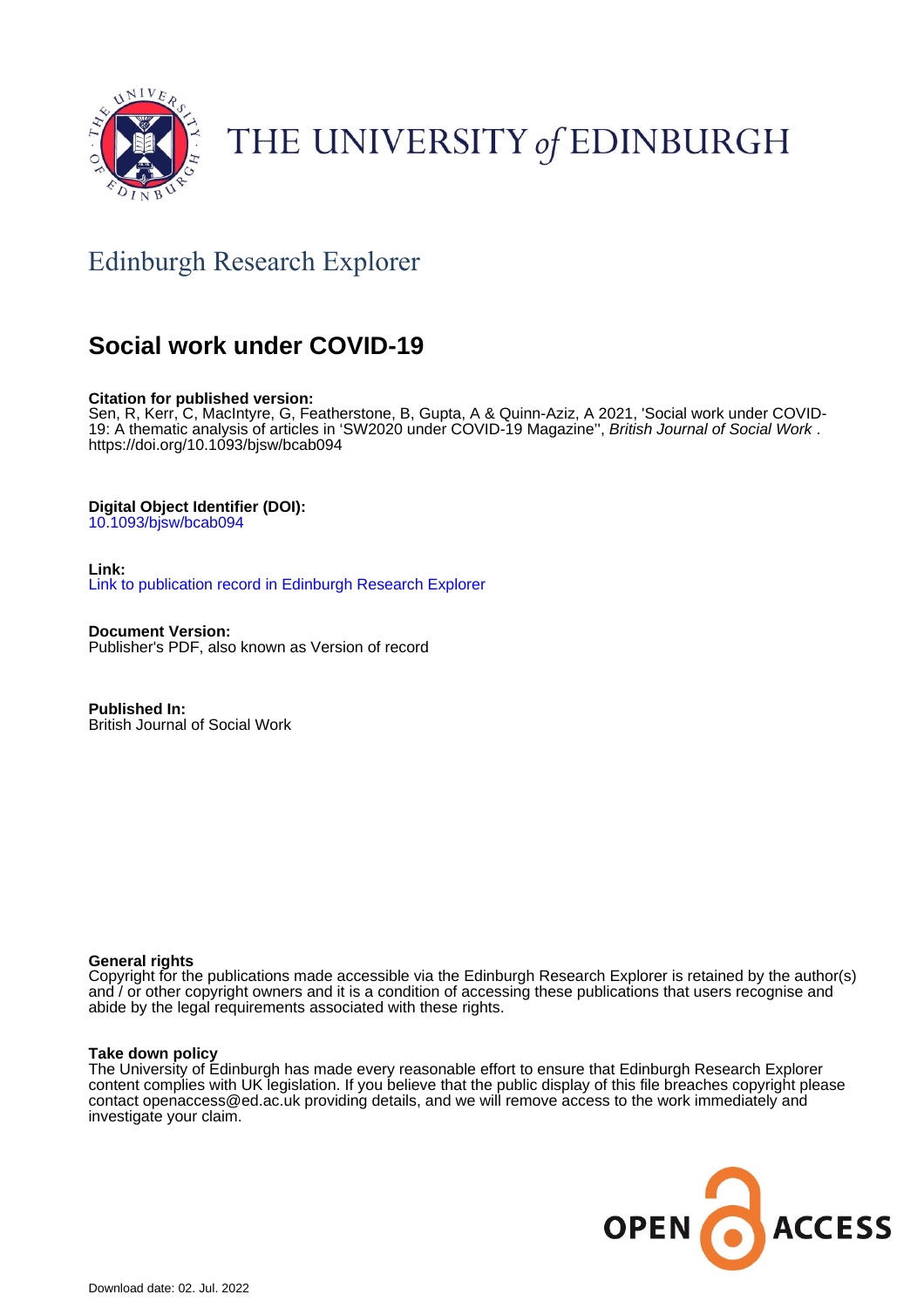# **COMMENTARY**

# Social Work under COVID-19: A Thematic Analysis of Articles in 'SW2020 under COVID-19 Magazine'

Robin Sen  $\bigcirc^{1,2*}$ , Christian Kerr<sup>3</sup>, Gillian MacIntyre  $\bigcirc^{4}$ , Brid Featherstone<sup>5</sup>, Anna Gupta<sup>6</sup> and Abyd Quinn-Aziz<sup>7</sup>

 $3$ Northumbria Healthcare NHS Foundation Trust/Northumbria University, Northumberland Head Injuries Service, Cumbria Northumberland Tyne and Wear NHS Foundation Trust, Northgate Hospital, Morpeth, Northumberland, NE61 3BP, UK

<sup>4</sup>School of Social Work and Social Policy, University of Strathclyde, Glasgow, G4 0LT, UK  $^5$ School of Human and Health Sciences, University of Huddersfield, Queesnsgate,

Huddersfield, HDI 3DH, UK

6 Royal Holloway University of London, Egham, Surrey, TW20 0EX, UK

<sup>7</sup>School of Social Sciences, Cardiff University, Cardiff, CF10 3WT, UK

\*Correspondence to Robin Sen, School of Education and Social Work, University of Dundee, Old Medical School, Dundee, DD1 4HN, UK. E-mail: rsen001@dundee.ac.uk

# Abstract

This article presents a thematic analysis of 100 articles which appeared in 'SW2020 under COVID-19' online magazine, authored by people with lived experience, practitioners, students and academics. The magazine was founded by an editorial collective of the authors of this article and ran as a free online magazine during the period of the first UK COVID-19 lockdown period (March–July 2020). It contained a far higher proportion of submissions from the first three groups of contributors, above, than traditional journals. The analysis is organised under four analytic themes: 'Hidden populations; Life, loss and hope; Practising differently and Policy and system change'. The article concludes by describing the apparent divergence between accounts that primarily suggest evidence of improved working relationships between social workers and those they serve via digital practices, and accounts suggesting that an increasingly authoritarian social work practice has emerged under COVID-19. We argue that, notwithstanding this divergence, an upsurge in activism within social work internationally



<sup>&</sup>lt;sup>1</sup>School of Education and Social Work, University of Dundee, Dundee, DD1 4HN, UK  $^2$ Department of Sociological Studies, University of Sheffield, Elmfield, Sheffield, S10 2TU,  $U\overline{K}$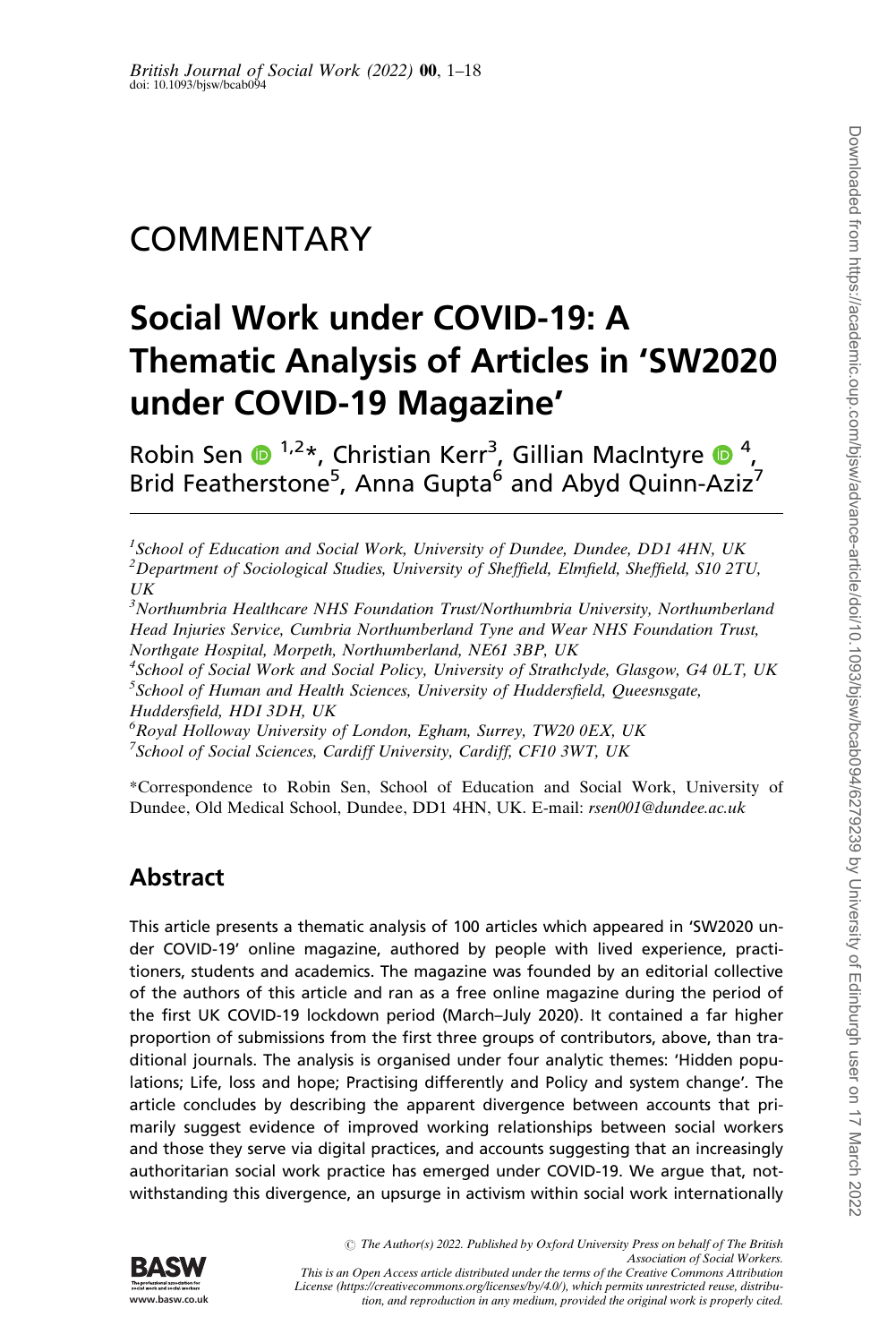during the pandemic provides a basis for believing that the emergence of a community-situated, socially engaged social work is possible post-pandemic.

Keywords: COVID-19, critical social work, digital practices, social work activism

Accepted: April 2021

#### Introduction

This article presents a thematic analysis of articles which appeared in 'SW2020 under COVID-19' (hereafter 'SW2020') magazine. This free, online magazine was founded by an editorial collective—the authors of this paper—and ran during the first UK COVID-19 lockdown (March– July 2020). In this time, it published exactly 100 articles from people with lived experience, practitioners, students and academics. It contained a far higher proportion of submissions from the first three groups of contributors than traditional journals. It provided an accessible resource, which allowed people to raise and engage with developments related to social work and COVID-19, without the timelag associated with traditional journal production. The articles remain publicly available: [https://](https://sw2020covid19.group.shef.ac.uk) [sw2020covid19.group.shef.ac.uk](https://sw2020covid19.group.shef.ac.uk)

An exploration of the process of putting the magazine together, its pedagogical uses and theoretical underpinnings can be found in [Sen](#page-18-0) et al. [\(2020\).](#page-18-0) Here, we explore key themes arising from content in the magazine. In order to identify themes two members of the editorial collective (R.S. and C.K.) re-read all the articles and summarised the key issues in each. These were then built up into a template of common issues and refined further into the four key themes shown in [Table 1](#page-3-0) encompassing all the articles. These categorisations were then checked by a third member of the collective (G.M.).

Most articles could have been placed in more than one category. Where this was so, we chose the theme with which the article most strongly aligned. Given word limits, we refer to the articles by the author surname and number of the article as it appeared in order in the magazine, e.g. Park, 36. A full list of these articles and how they link to the themes in [Table 1](#page-3-0) can be found in [Supplementary data.](https://academic.oup.com/bjsw/article-lookup/doi/10.1093/bjsw/bcab094#supplementary-data) These are distinguished from references to external sources in the article, which are referenced in the conventional way. When taking direct quotations from articles in the magazine please note no page numbers are provided as SW2020 is an online magazine.

### Theme 1: Hidden populations

COVID-19 is highly contagious and no-one is immune. Some of the most powerful individuals caught COVID-19, and sometimes they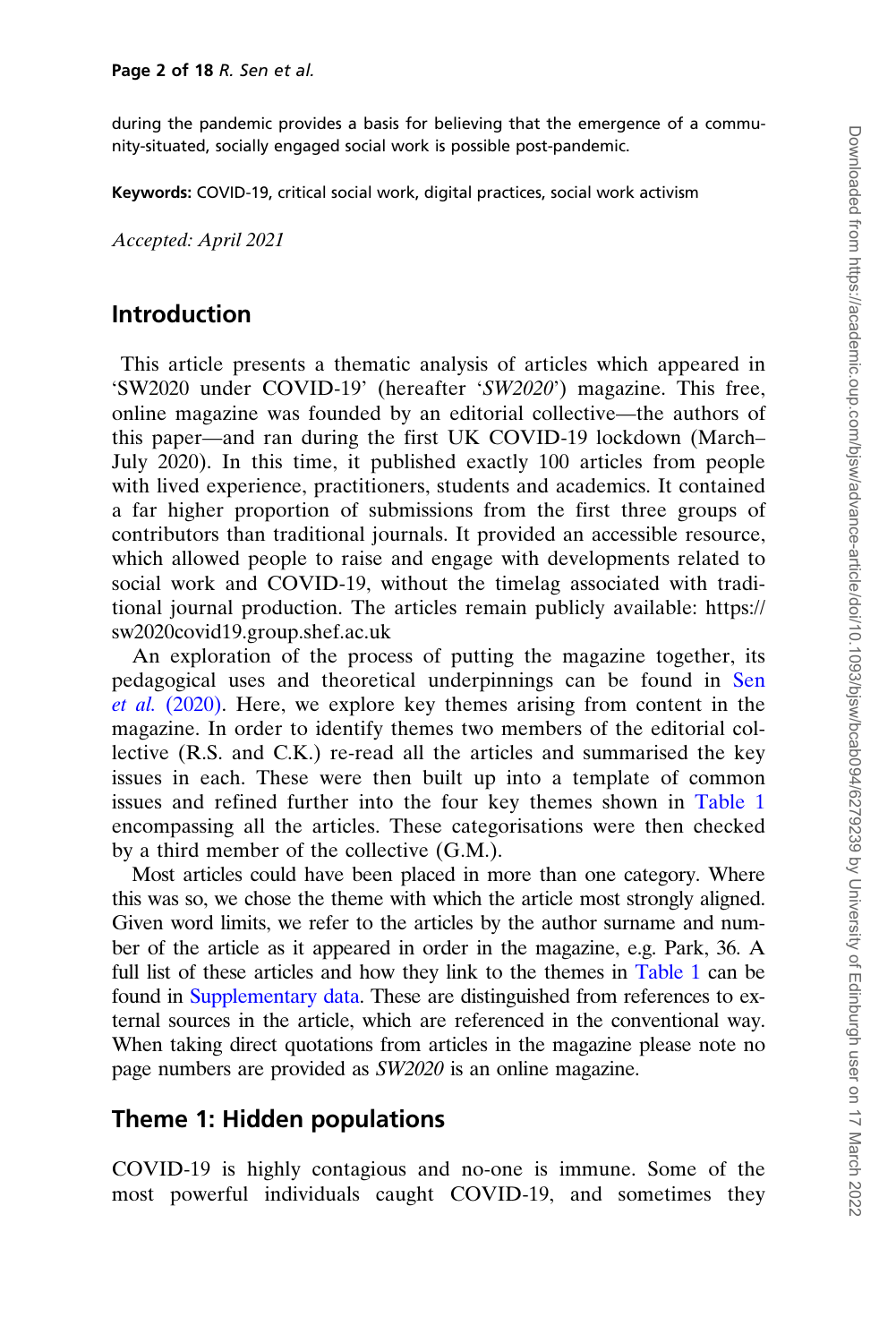<span id="page-3-0"></span>Table 1. Themes and sub-themes

| Themes and sub-themes |  |
|-----------------------|--|
|-----------------------|--|

- 1. Hidden populations
- 2. Life, loss and hope
- 3. Practising differently
	- a. Challenges and dilemmas
	- b. Opportunities in adversity
- 4. Policy and system change

became seriously ill because of it: notably the UK Prime Minister, Boris Johnson and (then) US President Trump. But, quick access to the best treatment for each also starkly illustrated the inequalities. Inequalities were emphasised by the differential rates with which certain groups both caught and died from COVID-19—amongst these older people, those with disabilities and people from ethnically diverse communities ([Bambra](#page-17-0) et al., 2020; [Blundell](#page-17-0) et al., 2020). The pandemic period also led to widening economic disparities, exacerbating social inequalities through direct and indirect effect [\(Blundell](#page-17-0) et al., 2020; Patel [et al.](#page-18-0), [2020](#page-18-0)) and leading to the memorable call that we must 'build back fairer' from the pandemic ([Marmot](#page-18-0) et al., 2020, p. 1, passim).

Articles in this first theme linked to the above concerns by highlighting the uneven, and often publicly submerged, impact of COVID-19 on populations served by social workers and allied professions. Implicit in these pieces was also a hope that awareness-raising could be a step towards helping achieving better practice with, and greater social justice for, the groups highlighted.

Jardine (2) discusses the prison population in Scotland, arguing for the criminal justice social work role in raising the needs of this group as we went into lockdown: this could be fulfilled, she argued, by advocating for early release, where possible, and by raising issues about alternatives to face-to-face visitation where it had been curtailed. The devastation in care homes was poignantly covered in five articles. It was argued that this scandal exposed 'political, structural and societal ageism' and 'public and policy ambivalence towards older people' (Milne, 50). Eccles notes (21) how such the underlying crisis in adult social care could be linked to the multiple impacts of austerity on the capacity to provide social support, allied with heavy speculative investment in care technologies, leaving a sparse human infrastructure to cope. Walker (65) similarly attributes responsibility for the devastating impact of COVID-19 on older people in the UK to the current administration, identifying this as 'institutional ageism'. In contrast, the Greek administration acted quickly to implement a strict lockdown, shortly after the country's first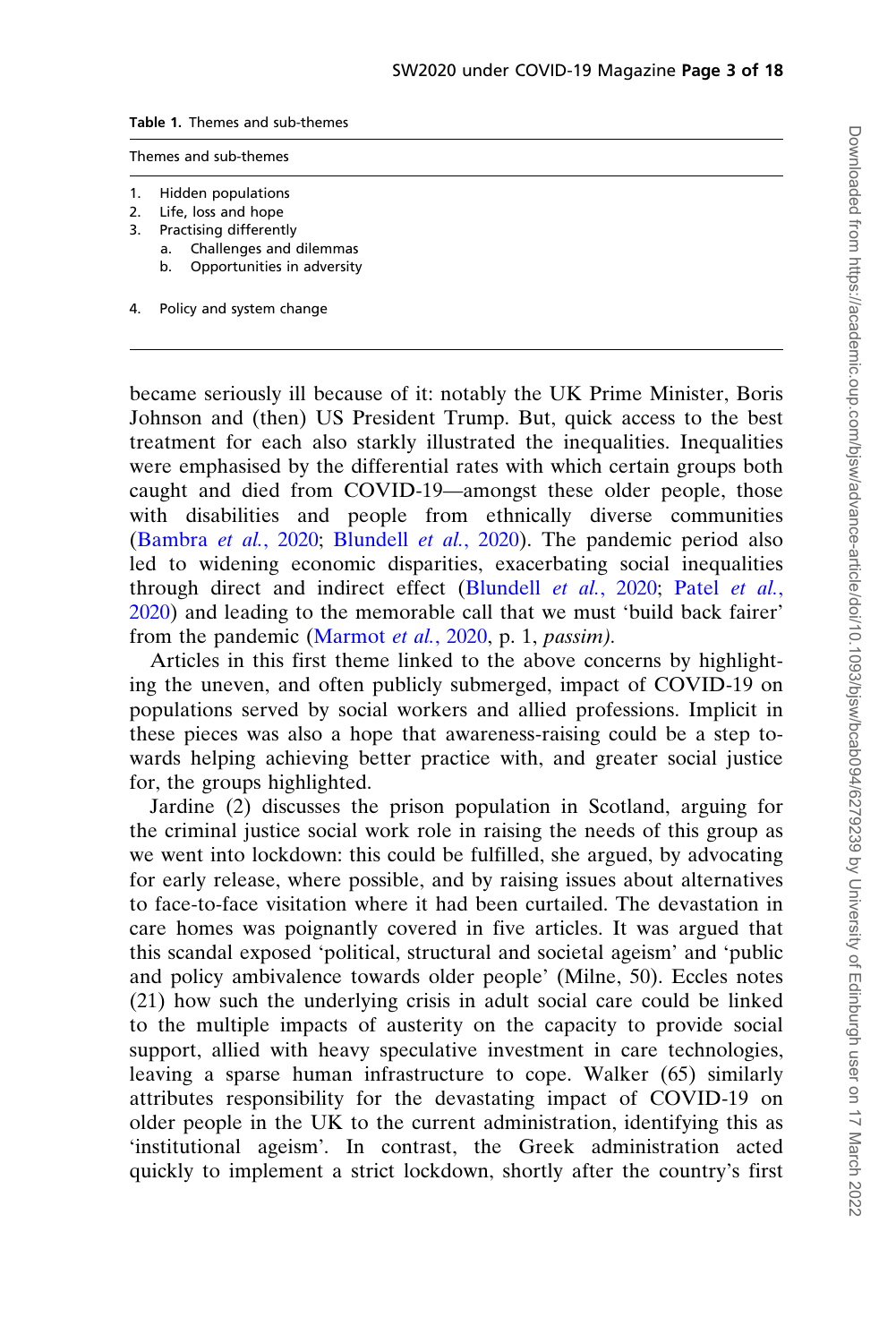recorded death in early March 2020 (Skoura-Kirk, 40). Skoura-Kirk argues that while both the UK and Greek Governments' responses betrayed elements of 'othering', the Greek Government's also articulated the need to protect older people due to their inherent value as members of society. This stood in notable contrast to the UK Government's response. Nieman (62) suggests the othering of older people can be born of a benign impulse— 'compassionate ageism'—but one which ultimately reinforces a paternalism which undermines rights-based social work.

A number of articles focussed on the underlying politics of the disproportionate impact of COVID-19 on ethnically diverse communities (see also, [Bambra](#page-17-0) et al., 2020). Reid (99) excoriates racial hatred and white privilege in verse homage inspired by Gil Scott-Heron, while Rajan-Rankin (27) highlights how the impact of COVID-19 was magnified by the legacies of austerity and chronic underfunding of the National Health Service (NHS), leading to greater social inequalities based around ethnicity. Griffiths (35), writing as 'someone who is from a south Asian Muslim background and gay', describes the impact of austerity, socio-economic equality and social exclusion on outcomes for ethnically diverse communities under COVID-19.

Another chronically excluded group, disproportionality impacted by COVID-19, were people with disabilities. They were noticeably absent from early governmental pandemic discourses. Hoskin and Finch (54) describe how attitudes to the expendability of disabled people's lives mirror attitudes to those in care homes—including reports of the indiscriminate issue of 'Do Not Resuscitate' consent request letters to the families of people with learning disabilities. Bond (6) notes the exclusion of deaf people in the UK Government's own early public health announcements, asking '(w)ho enforces the Equality Act if the Government cannot or will not book interpreters?'. She highlights the stark contrast with other governments whose press announcements had been rendered more accessible by sign language interpreters. The lack of accessible COVID-19 information for Deaf people with additional needs was similarly highlighted by Redfern and Baker (90). Simcock (56) explains why a focus on 'physical distancing' rather than 'social distancing' is problematic for deafblind people, who rely on touch for communication and connection to the people and the world around them.

A sub-theme on which a number of articles focused was populations whose concerns, life situations and needs risked even greater marginalisation during the pandemic. One group in this category were those subject to domestic violence. [Mahase \(2020\)](#page-18-0) notes the World Health Organisation reported a 60 percent increase in emergency calls from women subjected to intimate partner violence in European Member States since the onset of the pandemic. Detjen (82) reflects on the effects of gender based violence at a time when only those situations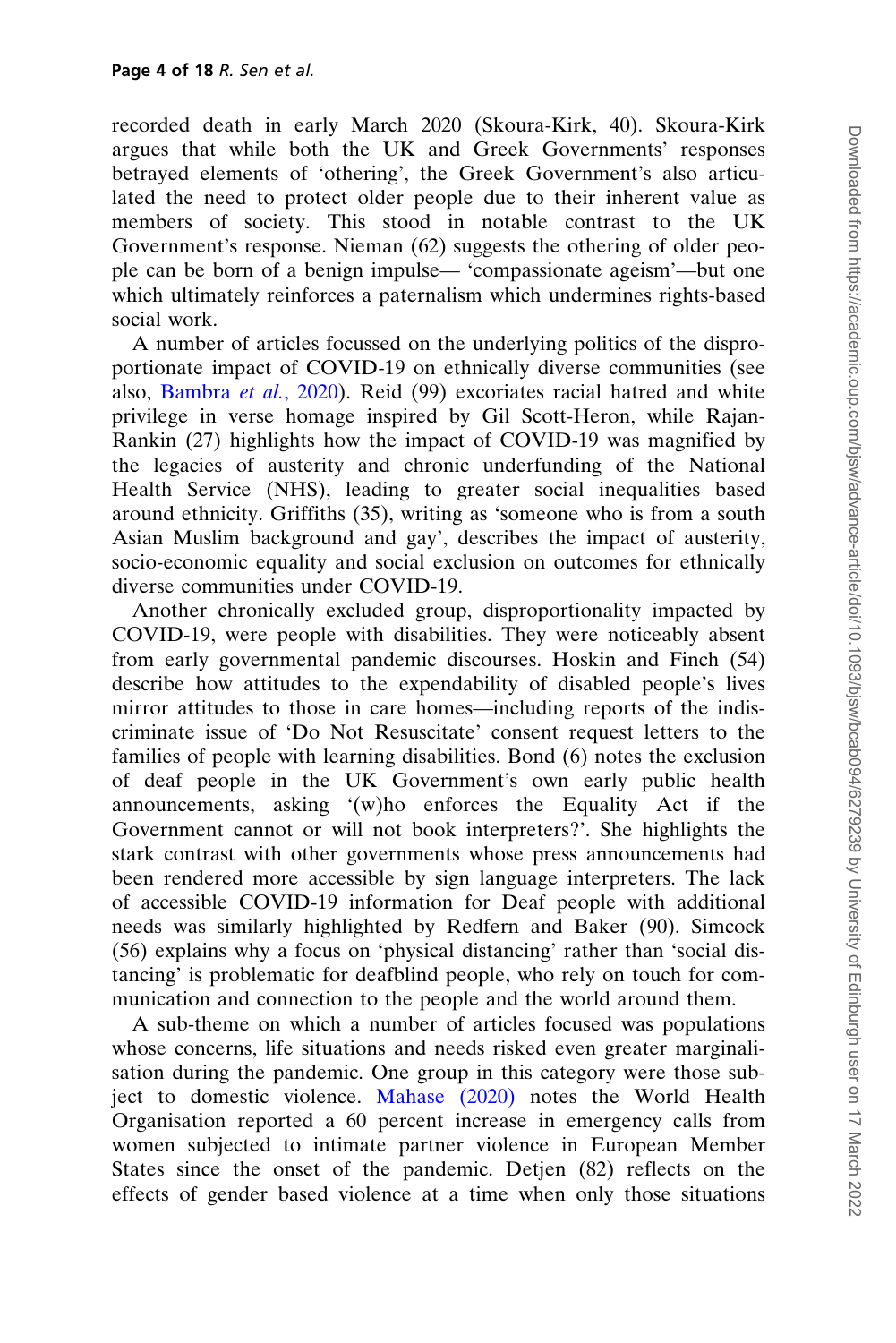deemed 'high risk' were being physically visited by social workers. She raises concerns about the children involved and the increased strain that lockdown has placed on already vulnerable families. Similarly, MacIntyre and Stewart (29) describe how women with learning disabilities, experiencing gender based violence, are at far greater risk of loneliness and isolation. Their research reports a sense of loss among these women, whose pathway through a complex series of services and systems had been put on hold.

Another group who have faced heightened risk during the pandemic are parents experiencing child to parent violence and abuse (Coggins and Lauster, 52). This is a particularly sensitive area that is often highly stigmatised. COVID-19 has heightened the tensions and pressures that such families have experienced, with little prospect of the break or disruption afforded by pre-pandemic routines, such as going to school or work or spending time out of the home with friends. Some families who experienced strain or trauma prior to the pandemic will, therefore, have seen this increase.

Hadwin (5) raised concerns about the service and policy responses towards unaccompanied asylum-seeking young people leaving care during the pandemic. She calls for more humane responses, urging the suspension or modification of age assessments to allow appeals, and appropriate support for those entering adult services. A series of loosely linked, raw, but hopeful articles were written by the Common Threads collective of birth families separated by adoption, supported by professionals. These articles articulated the ongoing pain of loss, wondering, yearning and not knowing (39, 46, 59, 98). They emphasise how the pandemic exacerbated the pain of separation due to the lack of knowledge about how particular family members were faring under COVID-19. Alongside this hardship, the pieces conveyed enduring love over time, and an ability to cope with the challenges of separation, even as the yearning to know birth parents or birth children burned fiercely.

Mental distress has also been exacerbated by the pandemic and Jackman (43) writes powerfully of how experiences of lockdown negatively impacted his mental health when he lost a sessional academic job, and the accompanying income. Wider literature suggests the pandemic is likely to have reinforced health inequalities by exacerbating pre-existing mental health problems, particularly anxiety disorders, and that relapse rates across all conditions have increased ([Chatterjee](#page-17-0) et al., 2020). Despite the unequal effects of lockdown, many people have also found hope in a sense of collectivism: as Jackman highlights, 'sharing common and collective concerns over the phone with people has been an empathic unifier'.

Four other articles articulated concerns that important contributions, achievements and issues were going underacknowledged during the pandemic. Smeeton notes how the contribution of social work as a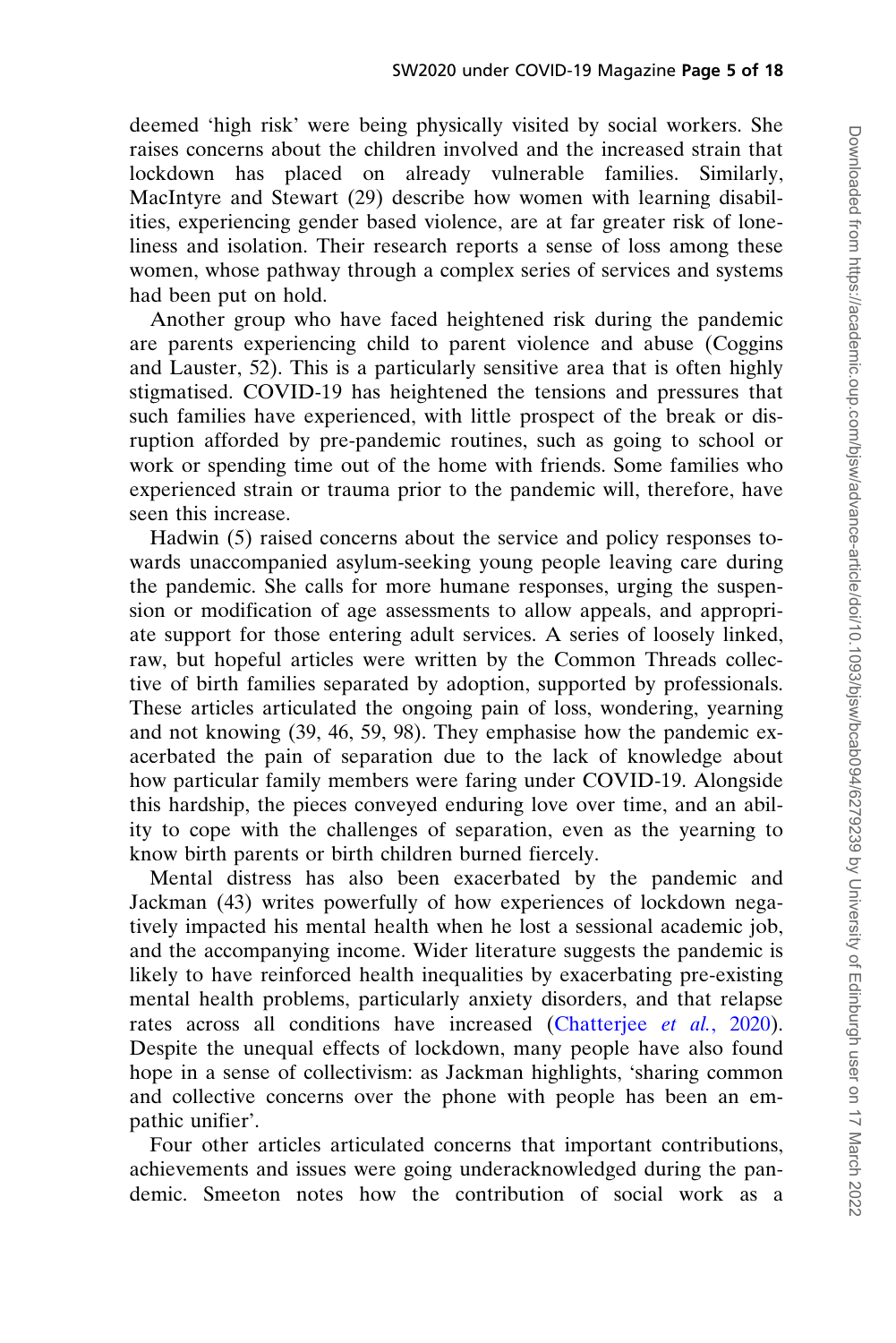profession was hidden compared to that of medical staff, calling for the profession's leadership to celebrate this role more. The overlooking of care experienced people (Mike S, 55) and the promised English Care Review (Radoux, 31) were also raised: the latter had been promised in the Conservative Party election manifesto of 2019, but further details had not been announced by the time of the article. Radoux describes how, as a care experienced person working in residential care, he organised an open letter sent to the Secretary of State for Education in January 2020, signed by 642 people in the UK. This called for the promised English Review to be a systematic and fully independent one, similar to that held in Scotland. Moore (92) outlined her positive experiences, as a care experienced person, in a central role in the three-year Scottish Care Review from 2017 to 2020. The English Review has now been announced by the UK Government, with a controversial chair, Josh MacAlister, formerly CEO of Frontline (see 'Theme 4' below). His independence from the Department of Education has been strongly questioned by a number of people, including Radoux himself. The third overlooked issue, highlighted by Cardy (17), was that of the National Assessment and Accreditation System (NAAS) for child and family social workers in England. The scheme's merit and expense has been questioned. Cardy presents a detailed deconstruction of the ways in which NAAS had been promoted, with little evident gain to social work practice.

### Life, loss and hope

The colours on the palette of human experience changed as the relentlessness of illness and death, alongside the economic and social hardships of lockdown, became central to our consciousness. Hope was still evident within the palette as exemplified in the 'Friday Story' (Marquez-Leaman and Fisher, 10), which has simultaneously modest and ambitious aims of narrating snapshots of lived experience connected to social work. In one part of this Friday story, Faye reflects on her life-long friendship with a previous social worker who worked with her and her mother from her birth. A questioning hope within the everyday pandemic experience is also evident in a connected series of outputs by Michael Clarke consisting of an article and three vlogs (12, 33, 45, 63). In these, he articulates his experiences as a young care leaver living by himself under lockdown in a way which resonates. In the first vlog (33), Clarke speaks of the experience of lockdown as a learning process and wonders with the world 'being stopped. what's everyone going to do when it starts spinning again?'. In the second (45), he discusses the distance created between humans by the wearing of masks but also identifies acts of everyday solidarity during this period, through which people can start to reconnect.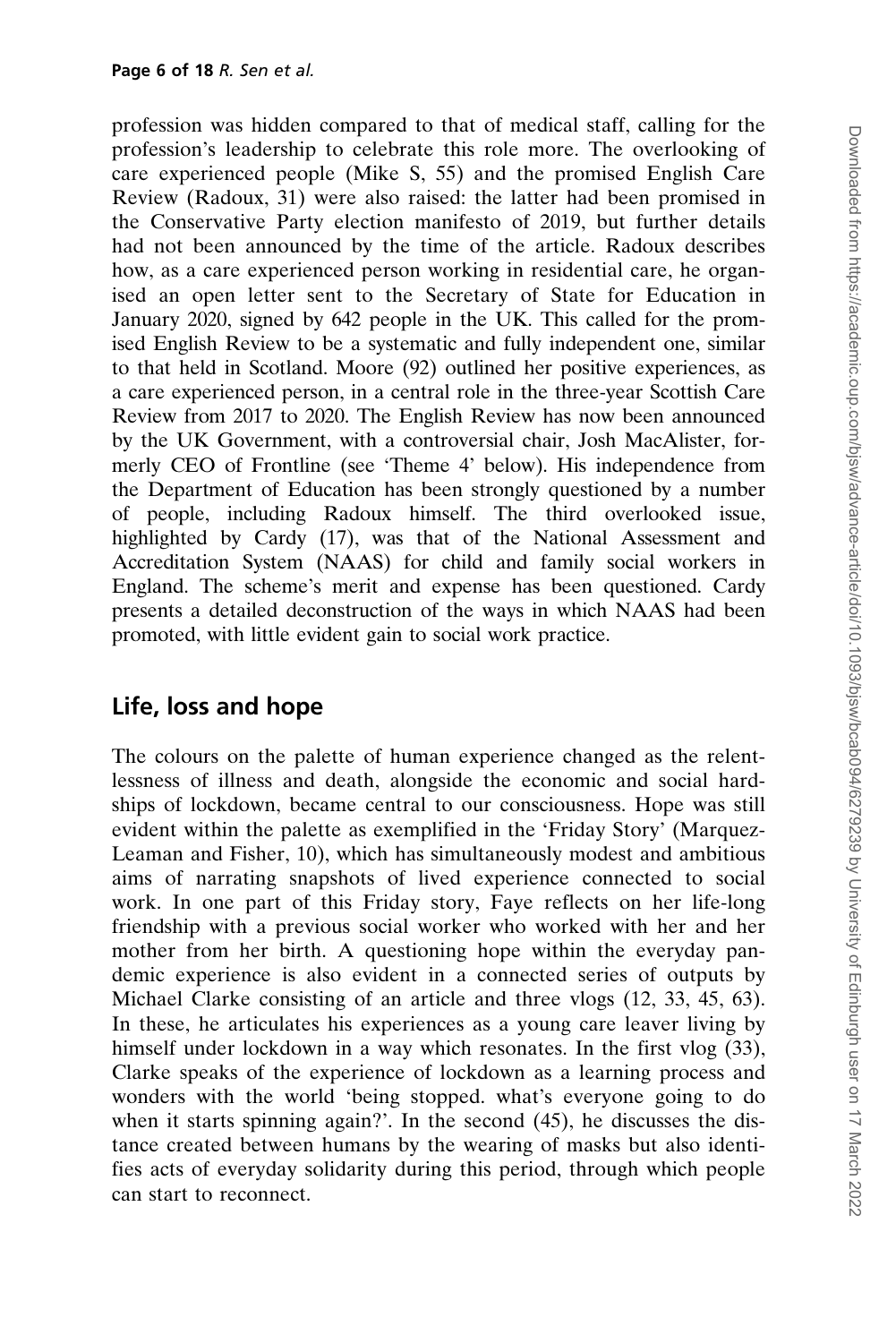Waters (15) wryly reflects on how certain taken-for-granted jobs were suddenly lauded as key working roles under lockdown. She also notes how those with additional health and social care needs seemed to be forgotten in early UK Government announcements. This has though led, she posited, to a growing public realisation that '[t]here should never have been a social divide or avoidable fear and avoidable hardship like this.' Price's two poems (78) also find positives. One, inspired by the 'Black Lives Matter' protests after George Floyd's killing, articulates the case for those not directly affected to show solidarity with the 'rights of others'; the second conveys the sense that, despite the many challenges, COVID-19 has led to greater co-operation and an improvement in the public mood. Yusuf McCormack (60) wrote insightfully about the day to day challenges in fostering two children during the pandemic. Characteristically, he found hope in the creative responses which might address these: in one example he describes how platforms like video chat and WhatsApp provide ways to positively conduct 'family time' between birth family members and the children, in ways that have distinct advantages.

Insightful reflection and creativity about the everyday was also the focus of two articles by academics. The first describes an innovative poetry project for social workers, highlighting the role of poetry as a 'method to comfort, sustain, soothe, and educate' (Critchley and Roesch-Marsh, 37). Collins (75) advocates for the use of art in social work as an act of resistance. He argues for the role of the arts as a tool to 'trouble, antagonise, frustrate and subvert dominant social structures and power imbalances'.

A pandemic accentuates the risks to life and the possibility of death more than at other times. The magazine carried two sad, but beautiful, obituaries. Both emphasised loss alongside the hope we can take from remembering the brilliant lives they described. The first obituary was to a much respected, assured but faultlessly kind and supportive Senior Lecturer in Social work, Dr Michele Raithby (Quinn-Aziz, Beech and Karen, 19). The second was to a much loved friend, Becca, who worked as an NHS nurse for NHS 111, and who died after contracting COVID-19 early in the lockdown period (Park, 36). Memories of them shine brightly on.

### Theme 3: Practising differently

A number of pieces documented, reflected on and analysed how practices, and the lives underpinning them, had changed or, in some cases, might change in light of COVID-19. There was considerable divergence in the experience of such changes, and the views of them. Some articles emphasised practice challenges and dilemmas more than opportunities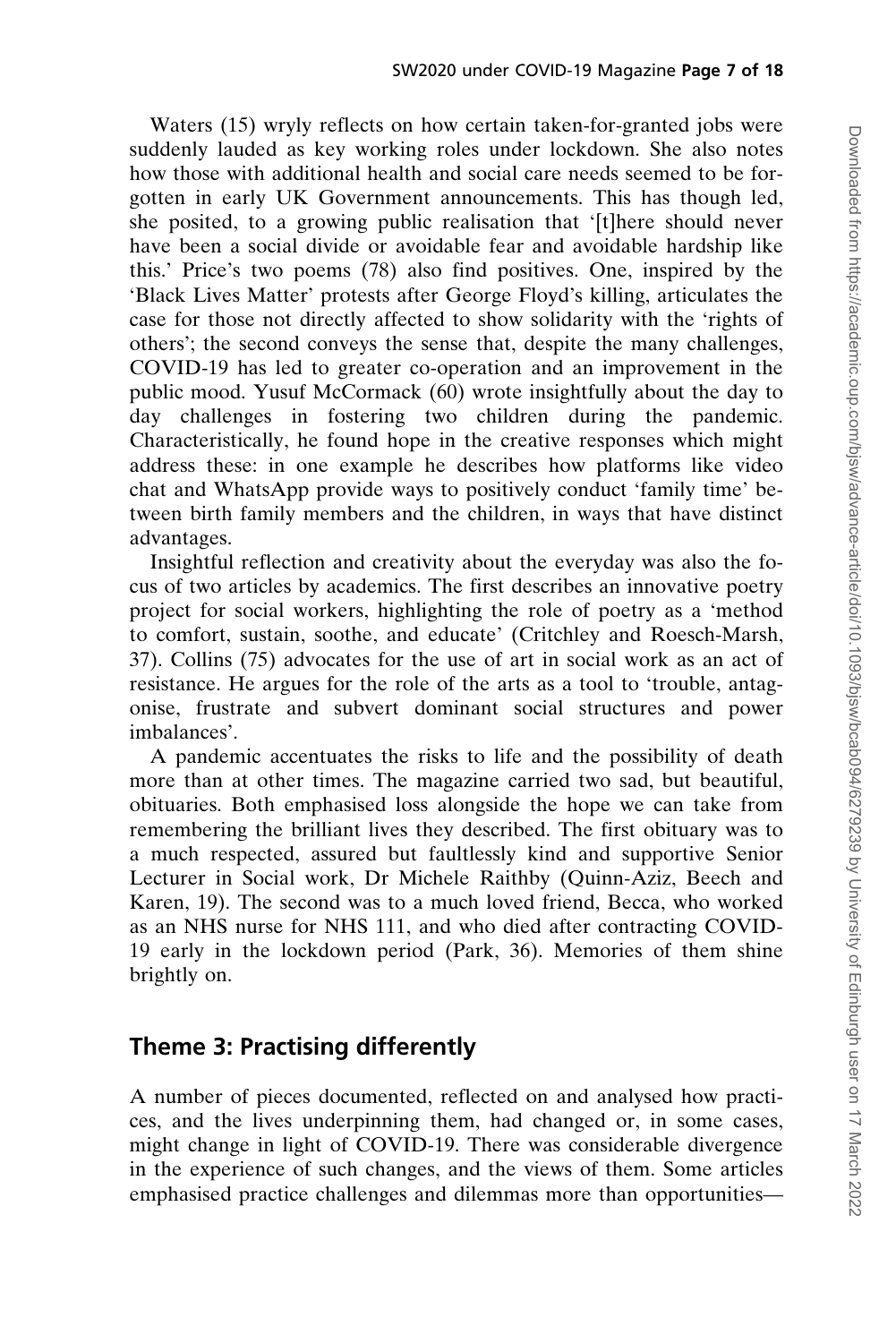albeit with underlying hope—while others more emphasised opportunities in adversity. Accordingly, we sub-divide this section into those two sub-themes.

#### Challenges and dilemmas of practice

The lack of provision and clarity about Personal Protective Equipment (PPE) for social workers was raised in two submissions (McGowan, 30; Monaghan, 11), whilst Burke (13) also identified the risks a lack of PPE posed to families whom social workers visited. Burke was highly critical of the absence of management communication around the need for such visits. A cartoon by Grimm (38) illustrates the multiple pressures on social workers during the first lockdown: 'stress' 'panick', 'sick friends', exhaustion, a lack of time for their own families combined with the overlooking of social workers' contributions provide a poignant characterisation of the social worker under COVID-19 as 'Essential but Leftbehind'.

Banks and colleagues' article considers early findings from an international study of social work ethics during COVID-19. It helps identify some of the practice dilemmas which came to the fore (Banks *et al.*, 93). These are noted to include how to build trust and relationships without face-to-face interaction; whether to continue following formal guidance which may not be adequately sensitive to the new realities of COVID-19; prioritising the needs of different individuals and families in crisis; balancing these needs against the welfare of the workforce; and acknowledging the need for emotional self-care within the social work workforce.

A number of articles identified the ways the digital divide presented barriers to accessing services. Lockdowns would have been so much harder in a pre-Internet age. The move to greater digital existences, however, starkly excludes those without access to this online world. Roesch-Marsh (26) raises the issue of digital access for careleavers and Evans (77) children and young people's digital rights more broadly: each suggests the responsibilities that social workers have in promoting access. Digital access for families was also raised. The APLE collective (20) illustrated there were still messages of hope to be had in spiriting examples of local community solidarity. These examples were noted to be helping keep poorer families going during lockdown. However, the collective also noted the barriers to family participation, information and well-being caused by digital poverty. Bowser (70) reflected on his experience of pandemic practice in Northern Ireland. While noting positives, he also cautions against quixotic pronouncements about the use of technology in social work practice going forward. Where he saw this use working well during the first lockdown, he notes it was underpinned by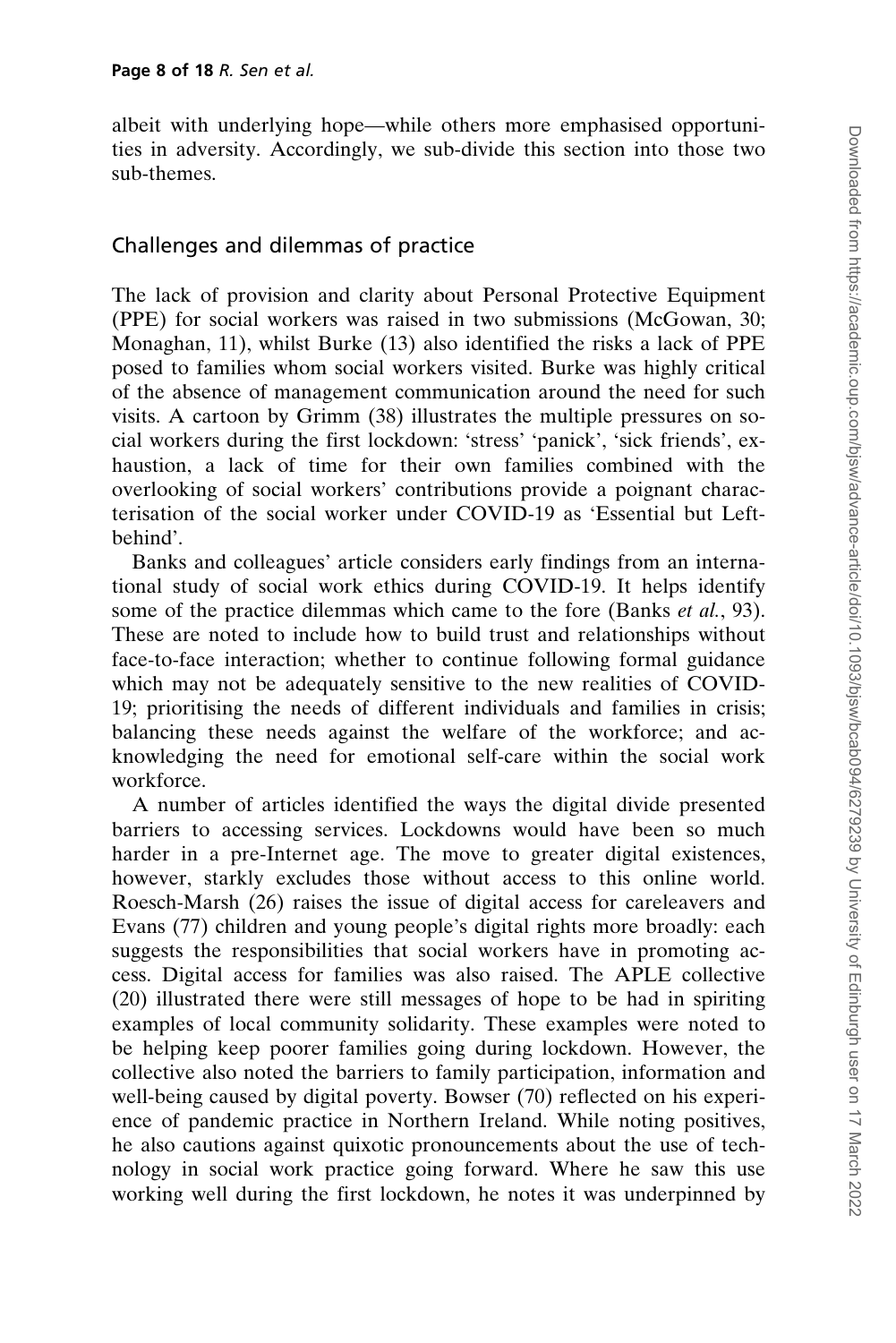pre-existing strong relationships. Bowser also calls for broadband to be treated as a public utility going forward. Wider commentaries noted how the underlying discourse that we were 'all in it together' discounted the impact of structural factors during the pandemic: these were noted to include family size, digital access and home size (Gibson, 18), transport infrastructure and whether or not people still had to use public transport during lockdown (Withers, 66).

All Together in Dignity Fourth World's (ATD) interview (51) with Annie ('Surviving Safeguarding') struck several cautionary notes about family experiences of social work under lockdown. Annie reported that she had received contact from families who were deeply troubled by the suspension of care proceedings, without notification of when they might resume; from those who were concerned about the suspension of family time visits for children in care; and parents who were worried about how to meet social workers' unrealistic expectations of them, while living in extreme poverty, with children unexpectedly out of school.

#### Opportunities in adversity

The following pieces were more focussed on opportunities within the adversity which COVID-19 led to. They articulated ways in which the pandemic had created space for enacting positive practice changes in the present, or for considering them moving forward. Dove's experiences (22) as a family support practitioner provide an illustration of the hope that still shone through hugely difficult circumstances. She documents the lynchpin roles being played by individual community activists and community organisations in an area she serves—these acts of communitarianism helping ensure isolated local families both had caring support and practical help during lockdown. Dove pointedly articulates the lessons of this for 'building back fairer' moving out of lockdown: that families should have access to effective and caring family support '[n]ot just during a pandemic. All the time.' Zyweck, Davis and Devine (32) describe how their team was re-evaluating their approach to child and family social work, reconfiguring it so that the 'care/control' dichotomy is re-balanced more towards one of care. Similarly, two social workers described how social work practice was creatively responding to social distancing and relational engagement online (Anonymous, 1, Joe 8) the latter reflecting that online formats can make in-depth engagement with families more difficult, but also allow practitioners greater opportunity to observe self-presentation 'in action'. A Newly Qualified Social Worker (McGuiness, 83) detailed challenges in starting a new job online in a pandemic, but this account also carries a sense of learning, contribution and achievement. Similarly, Orr describes how practice may be positively reconfigured within a young people's service in Scotland, learning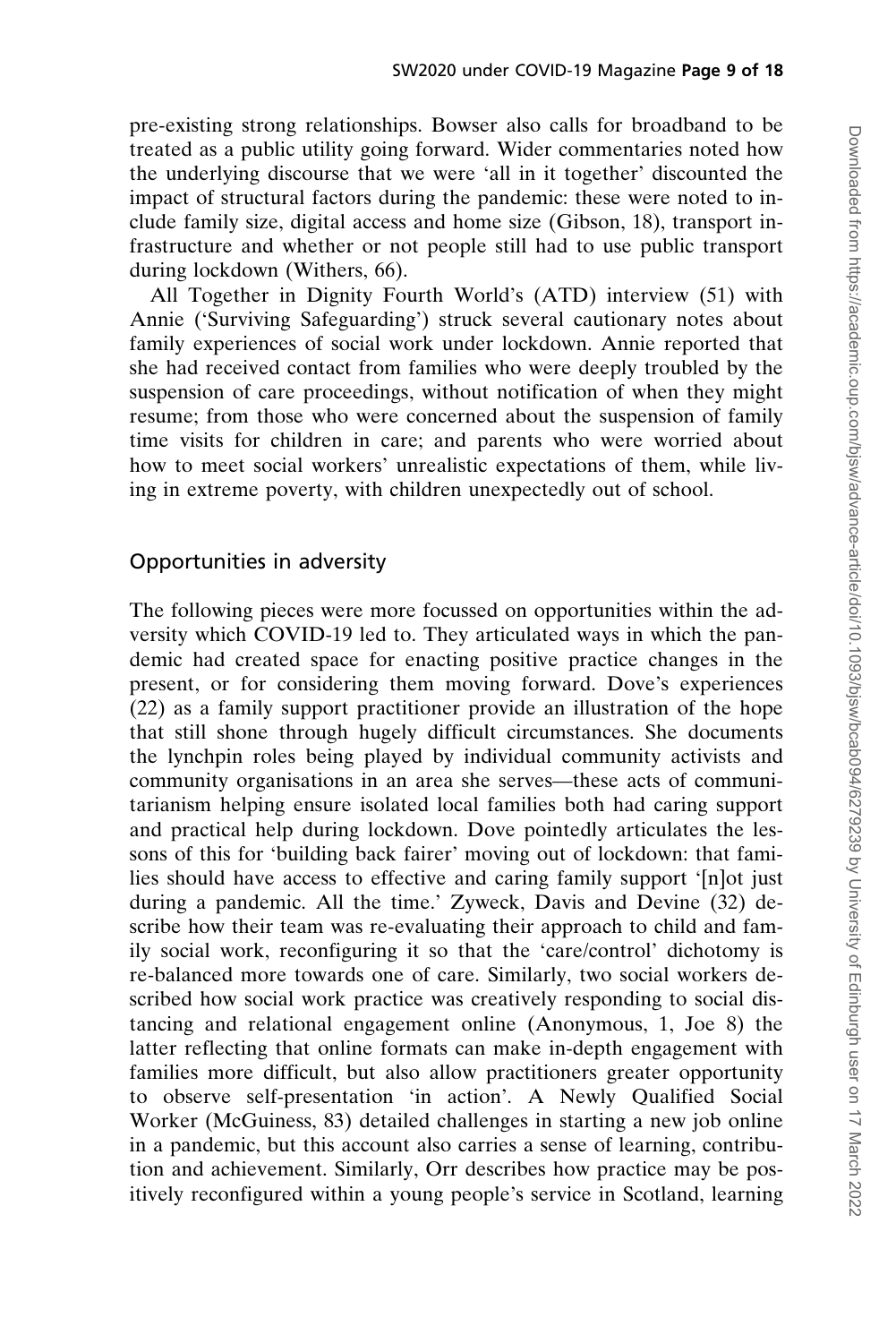from the challenges of trying to respond to families' needs during the pandemic (25).

The practice developments described, or advocated for, in the magazine display some of the variety and also similarities of the social work role internationally. The social work lead of an NHS neuro-rehabilitation service for people with traumatic brain injuries in England described team learning in the rapid set up and roll out of a specialist hospital discharge team to counter the pressures on the local system (Brownlee, 87). In another call to use the pandemic as an opportunity to develop practice for the better, Everard (64) advocates for changes in social work record keeping such that it respects children, young people and families' rights to see, know and 'own' that which is written about them. Lifang Wang (84) described social work responses to the challenges of working in Wuhan—the Chinese province where COVID-19 was first found. The difficulties of trying to find hospital beds, the developing social work role in providing practical and emotional support to COVID-19 patients in hospital, and the dilemmas of supporting those waiting for a hospital bed are articulated. Similarly to Banks et al. (93), Wang emphasises the need to provide supervision and emotional support to frontline social workers during the pandemic. The experience of a social work team supporting patients experiencing COVID-19 in the Sheba Medical Center, Israel, had some interesting parallels: the work here included mediation between patients and medical teams, and the provision of practical and emotional support to patients (Chen and Abramovich, 100).

Ahmed (16) reflects on the organic nature of change in organisations in response to the pandemic. She argues this liberated social workers to exercise their judgement so they could help people at a time of crisis. In a later paper (58), she explores the use of compassionate supervision to allow acknowledgment of emotions and discussion at a more meaningful level, resulting in action: examples included adjusting someone's working hours due to their caring responsibilities, and an organisational adjustment to policies around special leave. Williamson (85) reflects on the challenges of leading a social work team during the pandemic. She notes how she prioritised keeping families and workers safe reflecting that 'complex decision making is best guided by values, ethics and principles...being honest, authentic and listening'. This article reflects on the challenges of creating a culture that values relationships within an overly bureaucratic social work system focused on risk. Addressing this involves greater acceptance of uncertainty and risk, and the striking of a healthy balance between concern for families and concern for social workers' well-being. Rutter (88) describes how the lockdown had improved the lives of some children with autism, whose parents were reporting that they were happier and less anxious away from the challenges of school during lockdown. This leads to the reflection that, while home schooling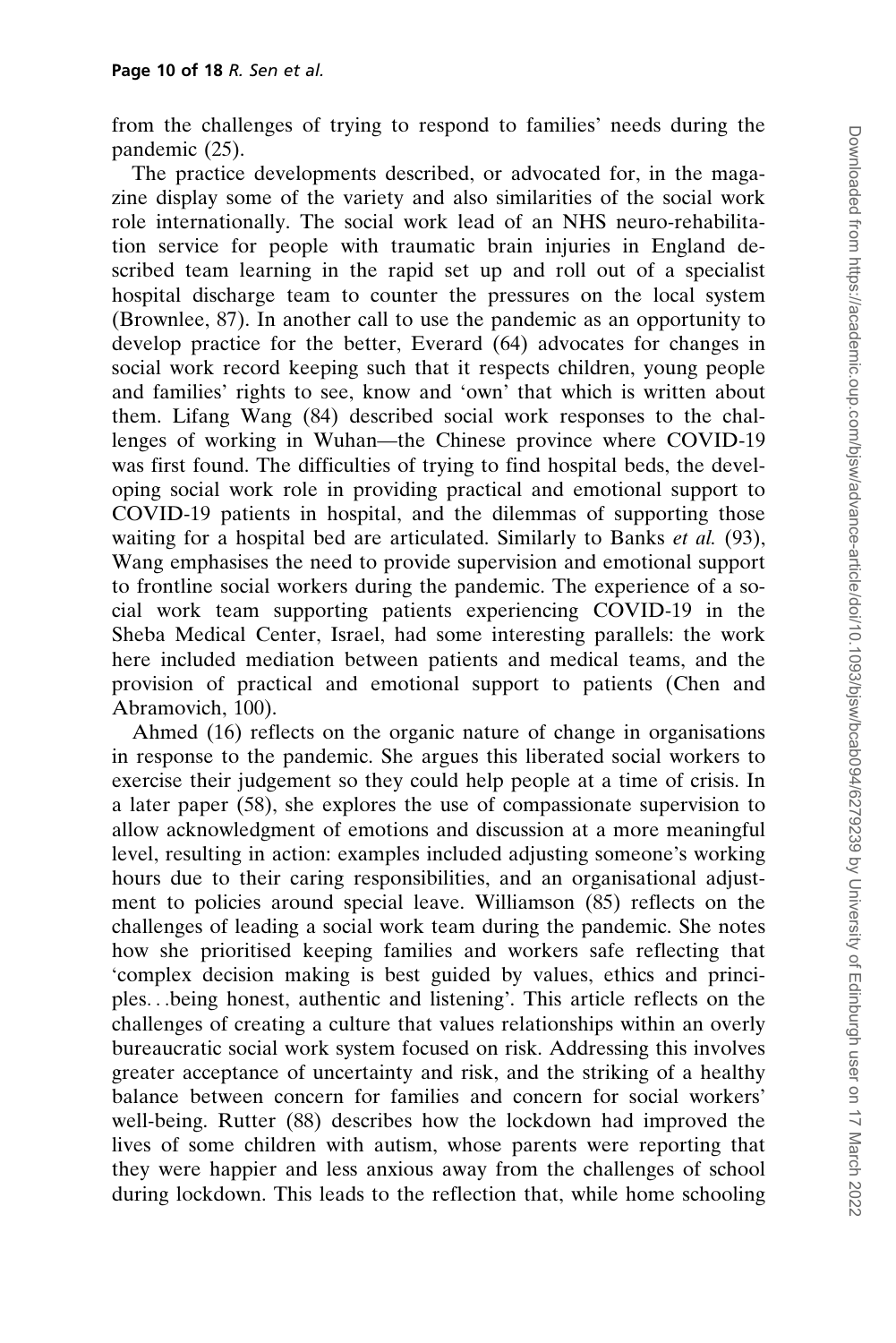is not a long-term option for some parents of autistic children, these experiences suggest the need for a rethink of education provision for these children going forward.

A number of student contributions struck an upbeat note. Salter (61) wrote about the key ingredients of the 'professional curiosity cake' as a way of encapsulating her self-learning and self-reflection during the pandemic. Ormsby's (44) paean to pride in the profession and its student workforce unfolded in jaunty couplets celebrating the end of a university social work programme in a celebratory fashion online—as might have similarly happened face-to-face in other times: 'Ulster University, have showed us how it's done—We are ready and I'm proud of everyone!' Other student pieces struck a more contemplative tone but still emphasised the silver linings of facing up to the challenges COVID-19 entailed. Francis (48) reflected on how the difficult news of the pandemic and lockdown was punctuated by personal concern about how she might achieve her dream of qualifying as a social worker: a clear resoluteness to achieve her goal and make a contribution as a social worker still underpins the piece. The Social Work Student Connect Team with MacLean (97) highlight the benefits and opportunities afforded by technologies to bring people together for mutual support, learning and development. An apprentice social worker (69) reflected on what they were missing in the pandemic but offered hope as they described adapting to a rapidly evolving environment. Finally, Dewar and Akingbulu (94) reflect on the differences between statutory and third sector student placements at a time when many statutory social work placements had been suspended. They argue statutory social work appears to have been 'paralysed' by the structural and procedural constraints of new public management, while the third sector offers greater opportunity to practice alongside individuals, families and communities to challenge oppressive state structures.

Relatedly, social work educators wrote about the challenges of supporting student learning during this period (Beesley, 34; Durham MSW Collective, 28). These pieces emphasised the solutions which had been found to challenges, but in so doing also illustrated some of the complex practice dilemmas within social work during this period. The University of Durham MSW course (28) described their choice, as the UK entered the first lockdown, to enable students to continue in their placements. Their rationale was that this allowed students to support individuals and families at a time of real need, while also facilitating students to progress towards qualification. Lockdown also saw moves to online classroom learning. A social work educator notes the successful adjustment to using technology to assess student skills via online role plays (Hall, 96). Malcolm (67) and Bruce (72) reflect on the pedagogical and practical benefits of the move to online teaching and learning, based on their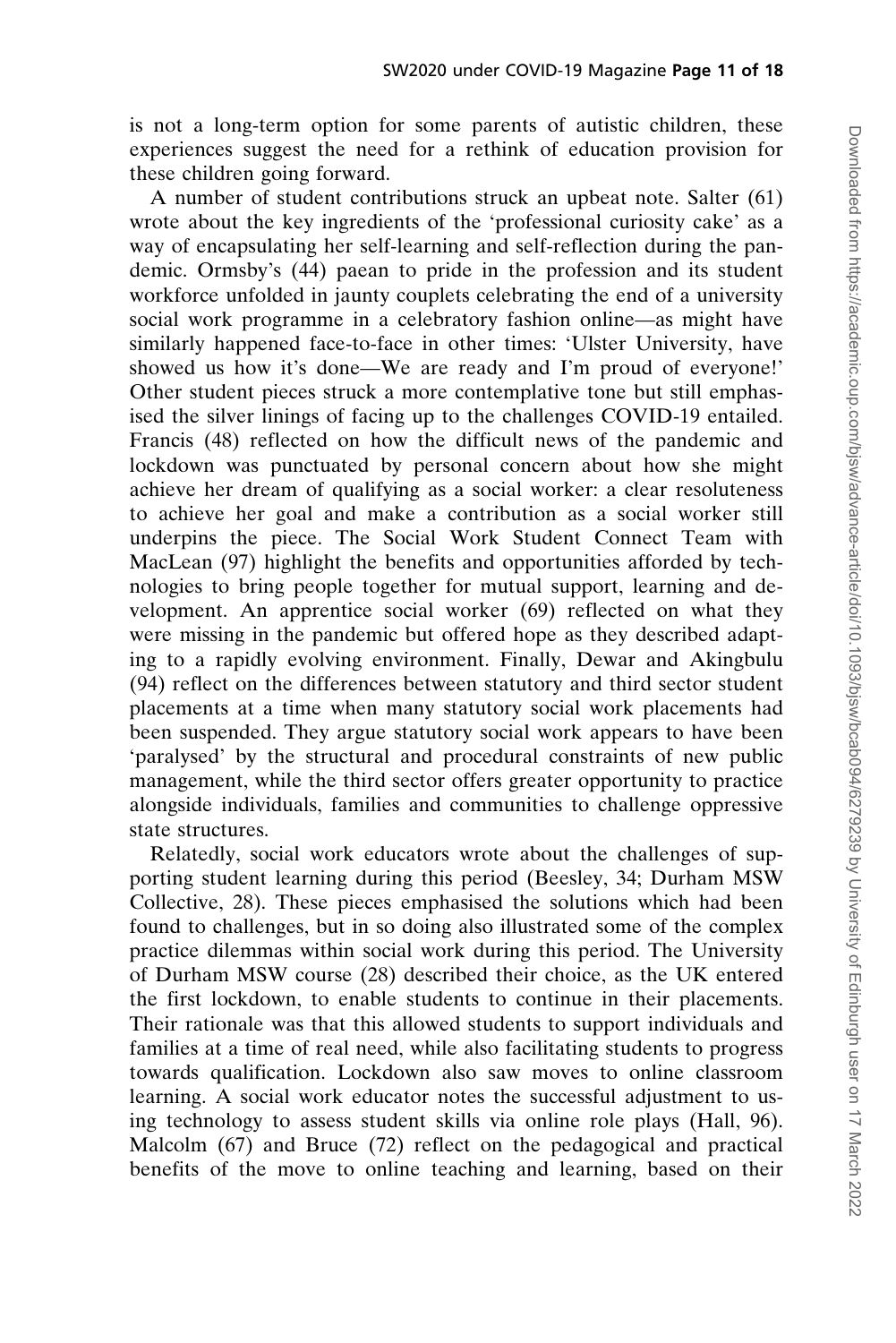experiences as a staff member and student, respectively, in a Canadian university.

Another cause for hope was the return to activism among many social workers discussed by Cioarta (41), although, similarly to Grimm (38) and Smeeton (9) he observes that social workers' contribution was often unacknowledged: this leads to the memorable quip that some heroes also have the power of invisibility! Cioarta argues that social workers have an important role to play as 'connectors', working with other professionals and communities to promote grassroots responses to the pandemic. As noted above, the implications of the digital divide require the profession's—as well as the government's—urgent action and a number of pieces illustrated how newer technology could be used to support and connect during the pandemic, when it was available. Yavnai and Lafreniere (91) discuss the innovative platforms that community organisers have turned to in order to promote their work, referring to this as 'covid activism' or 'caremongering'. They provide many examples of online groups that have been set up to provide care and support on a virtual basis. A mother (49, Yourgirlpower) describes the way that she and her teenage daughter, living in a residential unit at some distance, had been supported to maintain connection during lockdown via FaceTime and telephone calls, after lockdown prevented face-to-face visits. An organisation supporting careleavers highlighted how many of the socialising activities they ran had continued online, with other activities being adapted to recognise the increased time careleavers were spending at home (Ferguson and McInroy, 80). Mitchell and Ali (86) illustrated, using a family example, how the participative and empowering nature of Family Group Conferences has been sustained by successfully adapting the process to social distancing and online meetings. We conclude this section with Sheenan's article (79) on hope. Such a focus should, he argues, be considered a radical act in a pandemic. Reflecting on one's 'best hopes' at this challenging time can offer the motivation to keep going and a call to action to take the steps necessary to ensure those hopes are realised. He adds that the most useful role a social worker can play is not to give others hope, but to ask them to bring their own.

### Theme 4: Policy and system change

The opportunity to think about how to build back fairer has been tempered by the realisation that hardships have continued under the pandemic , and the sobering revelations that the pandmeic has in fact exacerbated social inequalities. In turn, this focuses attention on the need for systemic and structural change. Several articles grappled with these concerns. Bilson and Drayak (68) provide an excoriating critique of the child welfare system in the UK based on academic analyses of an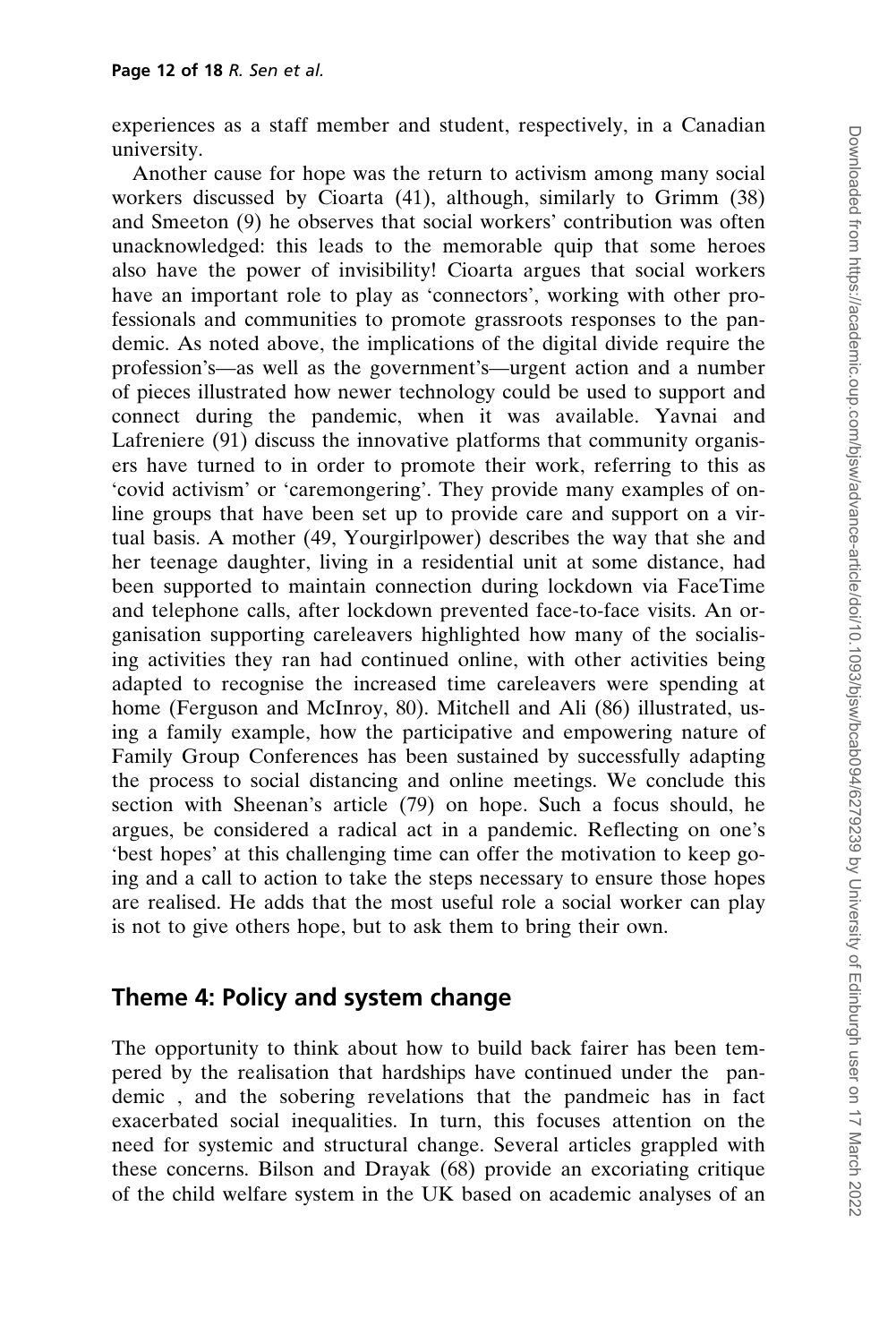increasingly investigative child welfare system, its disproportionate effects on poorer and ethnically diverse families, and personal experience of this system. Three other papers made suggestions as to what might replace it. Featherstone et al. (23) developed arguments from [Featherstone](#page-18-0) *et al.* (2018) regarding development of a social model of protecting children. They argue the pandemic has made the need for this model even more pressing. Forrester (53) draws on [Fox Harding's](#page-18-0) [\(2014\)](#page-18-0) classic categorisation of values positions within welfare intervention in family life , initially developed in the early 1990s. He highlights the harm that social work intervention can cause families and argues for the re-conceptualisation of 'radical non-intervention'—social workers staying out of family life as much as possible—as something more than the right-wing, laissez-faire position with which it is associated. Featherstone *et al.* replied in a later edition (71). They welcomed the shared desire for systemic change in child welfare, but raise an important distinction between social work support per se, and high tariff intervention. Consequently, their call is for 'the state to be bigger and yet smaller, closer to home', and they argue for 'robust social protections and a re-imagining of the promise of the welfare state'.

The significant policy and legal changes enacted during the pandemic were, though, very different to these imagined futures. The role and reach of the state did increase via both economic aid and restrictions on civil liberties instituted by the UK Government following the start of the pandemic. The Government's willingness to massively increase public debt marked a sharp departure from the ideological rationalities of austerity politics during the previous decade. It was noted how this spending undermined the Conservative Party's prior claims that severe public spending cuts and welfare residualisation had been economically necessary, rather than a political choice (Sen, 14). While the lockdown restrictions on civil liberties appeared to be largely accepted by the general population in the UK, McKendrick and Finch (24) voice concern that the 'securitisation turn' within social work has been given further impetus through them. They note that the reassuring welfarist-discourse surrounding lockdown legislation smoothed over the realities of some of the most draconian restrictions on civil liberties the UK has seen. They question whether this will add impetus to the increasingly investigative character of social work practice going forward.

With respect to the legal and policy frameworks governing social work practices directly, Willow (3) identified at the start of lockdown a concern that the UK Government may be trying to use the pandemic as cover for removing social protections in England. Willow raised the removal of local authority duties to meet the needs of disabled adults in England (the benignly titled Care Act 'easements') as well as changes to provision for children with Special Educational Needs in the Coronavirus Act of March 2020. Sidhu (57) noted the 'easements' were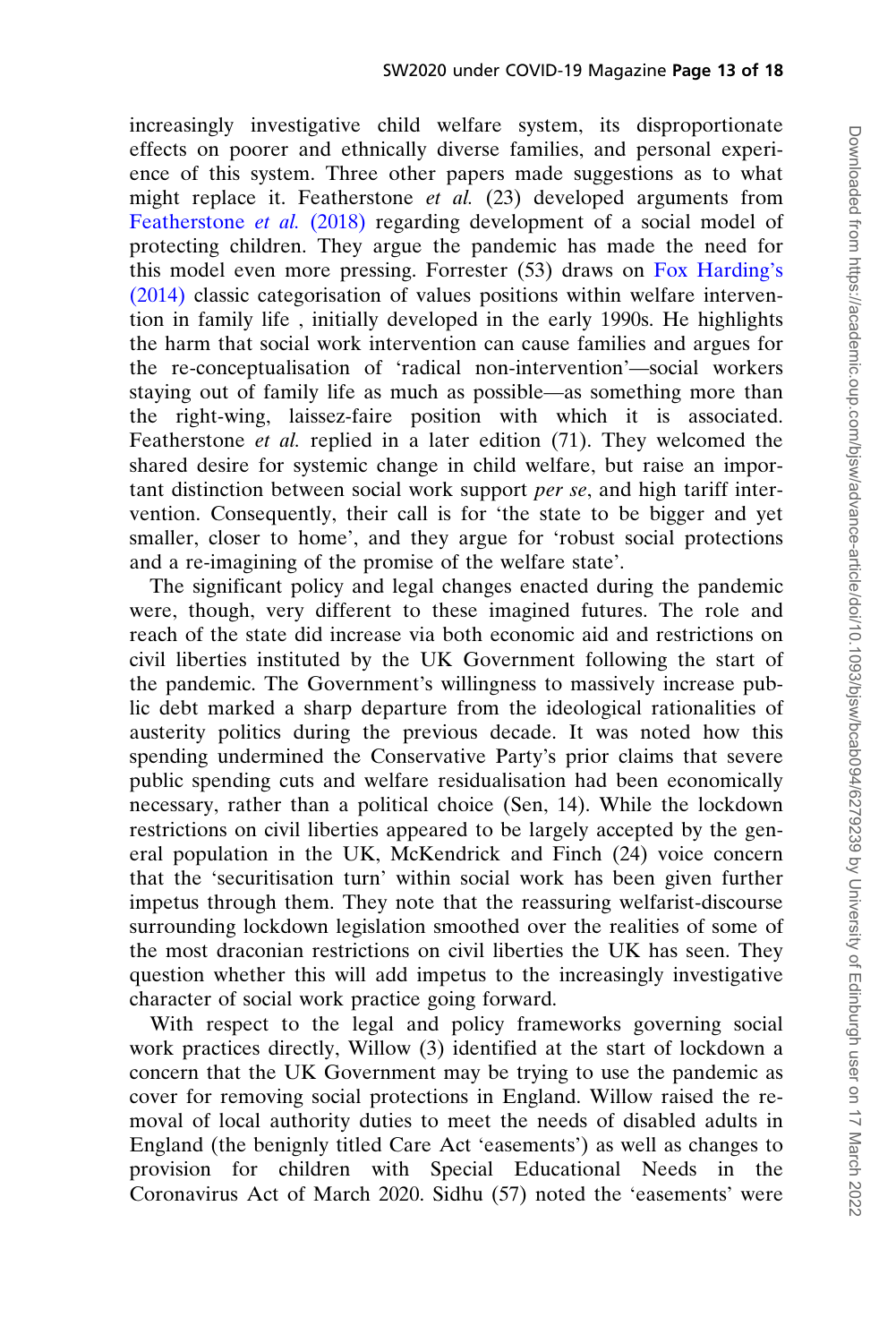justified by Government due to the need to expedite services, yet risked leaving vulnerable populations in significant debt longer term. She also describes how the Coronavirus Act suspended the need for Deprivation of Liberty Safeguards for changes to care or treatment. Notably, Willow's article was written a few weeks before the introduction of Statutory Instrument 445 ('SI445') as described in Sen (47). SI445 overnight 'temporarily' removed 65 legal protections and safeguards for children in care in England for an initial six-month period. The leadership of the social work profession had some role in this undermining of social protections in England: the joint Chief Social Workers for Adults advised the UK Government that the 'easements' should continue, while it emerged the Chief Social Worker for Children and Families had helped facilitate the introduction of SI445. The campaign to rescind SI445 was a vociferous, and ultimately successful, one gathering wide support in the children's social work sector and far beyond. Much of the campaign momentum was gathered online, underlining the role online technology can play in facilitating activism. Willow did more than any other single individual to defeat SI445. The organisation she directs, Article 39, eventually obtained a Court of Appeal judgment ruling that the introduction of SI445 had been illegal as the Government had failed to properly consult with the Children's Commissioner for England and other children's rights organisations ( $R$  (on the application of Article 39) vs. Secretary of State for Education', [2020] EWCA Civ 1577).

The unhealthily close relationships between large corporations and the UK Government were brought further into focus during the pandemic. The UK Government is alleged to have awarded lucrative contracts totalling over £1 billion to private firms, out with normal procurement processes and oversight [\(Hansard, 2020](#page-18-0)). Both Cardy (95) and Kerr (74) consider the influence of management consultancies and global corporations within social work and social work educational reform. One of these organisations, Boston Consulting Group (BCG), is already represented in many state social work departments via its links with Frontline, a fast-track qualifying social work course in England focused on child and family social work. BCG charged the UK government over £10 million for four months' work on the controversial test and trace scheme ([Jolly and Syal, 2020\)](#page-18-0). Hanley (81) notes how the mantra of the 'brightest and the best' has permeated social work via Frontline, and another fast track qualifying social work course, Think Ahead, focused around mental health practice. The schemes, as well as the teacher training programmes which influenced them, argue these professions can be transformed by attracting the 'brightest' graduates into them from the 'best' universities. Hanley questions the compatibility of such elitist notions with social work's purposes and values.

The macro, structural, concerns of poverty and food insecurity are the focus of two student submissions (Mohamed, 89; Watters, 76) while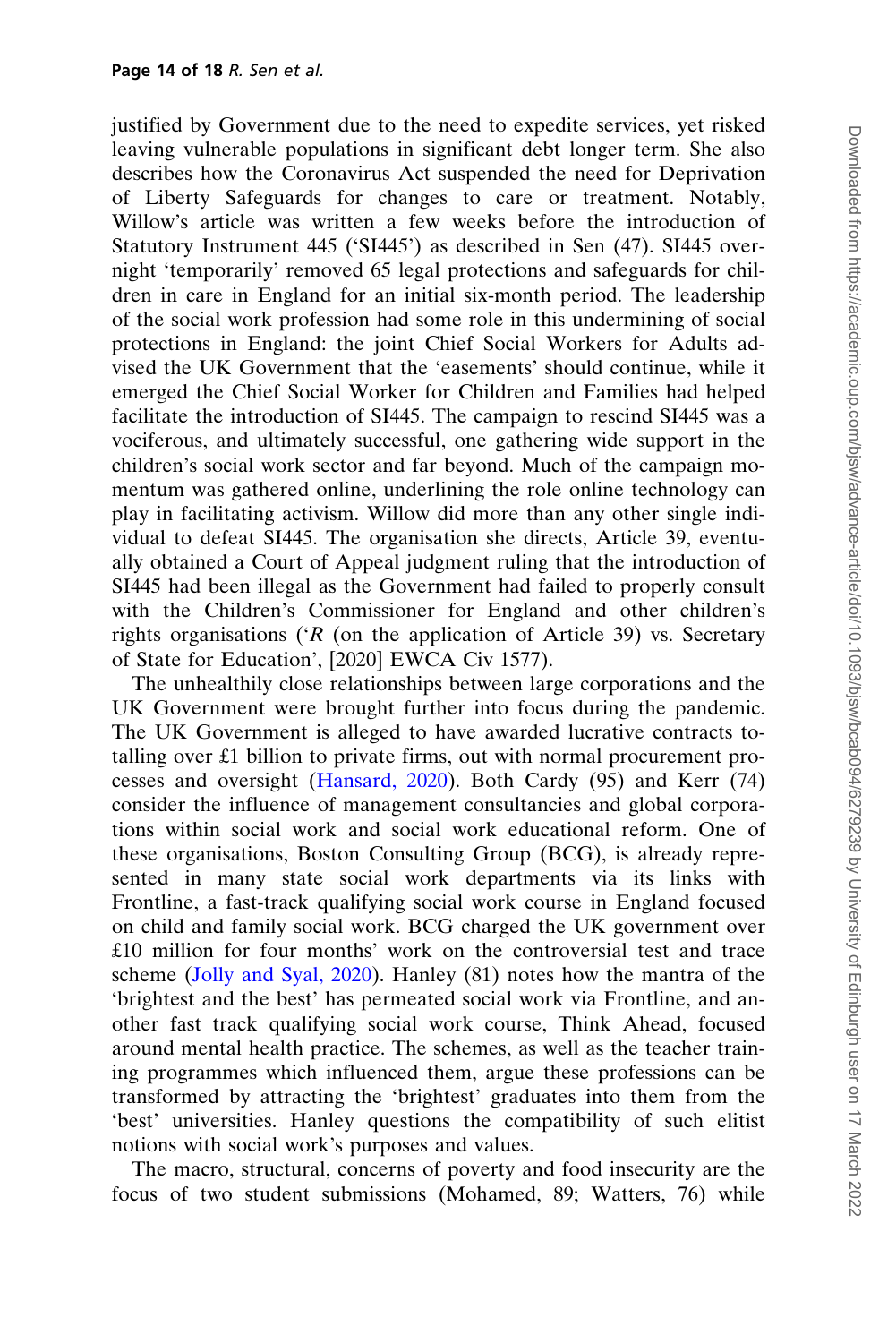another student, Pitt (73) called for the re-politicisation of social work in pursuit of building stronger relationships between social workers and the people they support. These articles symbolise the hope, dynamism and commitment that was evidenced more broadly in a burgeoning social work activism during the Summer of 2020. Connecting the macro to the micro was a current in three non-student authored pieces. Warner (7) and Kerr (4) posit the rise of mutual aid under COVID-19 as inviting consideration of a change in the way social workers conceive of the relationship between social work practice, collective action and activism. Webber (42) explores what this practice could look like, positing a new community social work that draws on previous conceptions of community organising, development and support, but which also taps into the hyper-localisation of life under lockdown. Responding to the disillusionment with individualism, neoliberalism and unfettered market forces, he argues such practice should seek to create 'place-based services which are a part of, and accountable to, their local communities'. Warner makes a similar clarion call for social work to re-engage: 'Now is the moment for us to realise that our value to society is best judged by our proximity to communities—however messy this return to the local might be.'

#### Discussion and conclusion

We focus here on what may have been happened to 'social work under COVID-19'. Starting with commonalities, life changed significantly for both those receiving and providing social work services internationally. The exact nature of these changes and challenges, as reflected in magazine articles, was heavily influenced by the local contexts in different countries (e.g. Chen and Abramovich, 100; Dove, 22; Skoura-Kirk, 40; Wang, 84). However, there were also common features to some of these experiences. The articles evidence the pain of death and illness during a pandemic, the pressure on social work services, the increased challenges of finding resources to meet people's core needs and the widening, rather than narrowing of, exclusion and inequalities. These observations are consistent with international evidence (e.g. [Bambra](#page-17-0) et al., 2020; Banks et al.[, 2020;](#page-17-0) [Blundell](#page-17-0) et al., 2020; Patel et al.[, 2020\)](#page-18-0) showing the disproportionate social impacts of COVID-19 on populations served by social workers both directly via impacts on health, and indirectly via economic effects.

The underlying impact of COVID-19 on social work practices is less clear, with divergent experiences in evidence. As the context we are most familiar with, and which was most heavily represented in magazine coverage, we focus this set of comments on the UK context. However, it should be noted that the emergent evidence suggests some analogous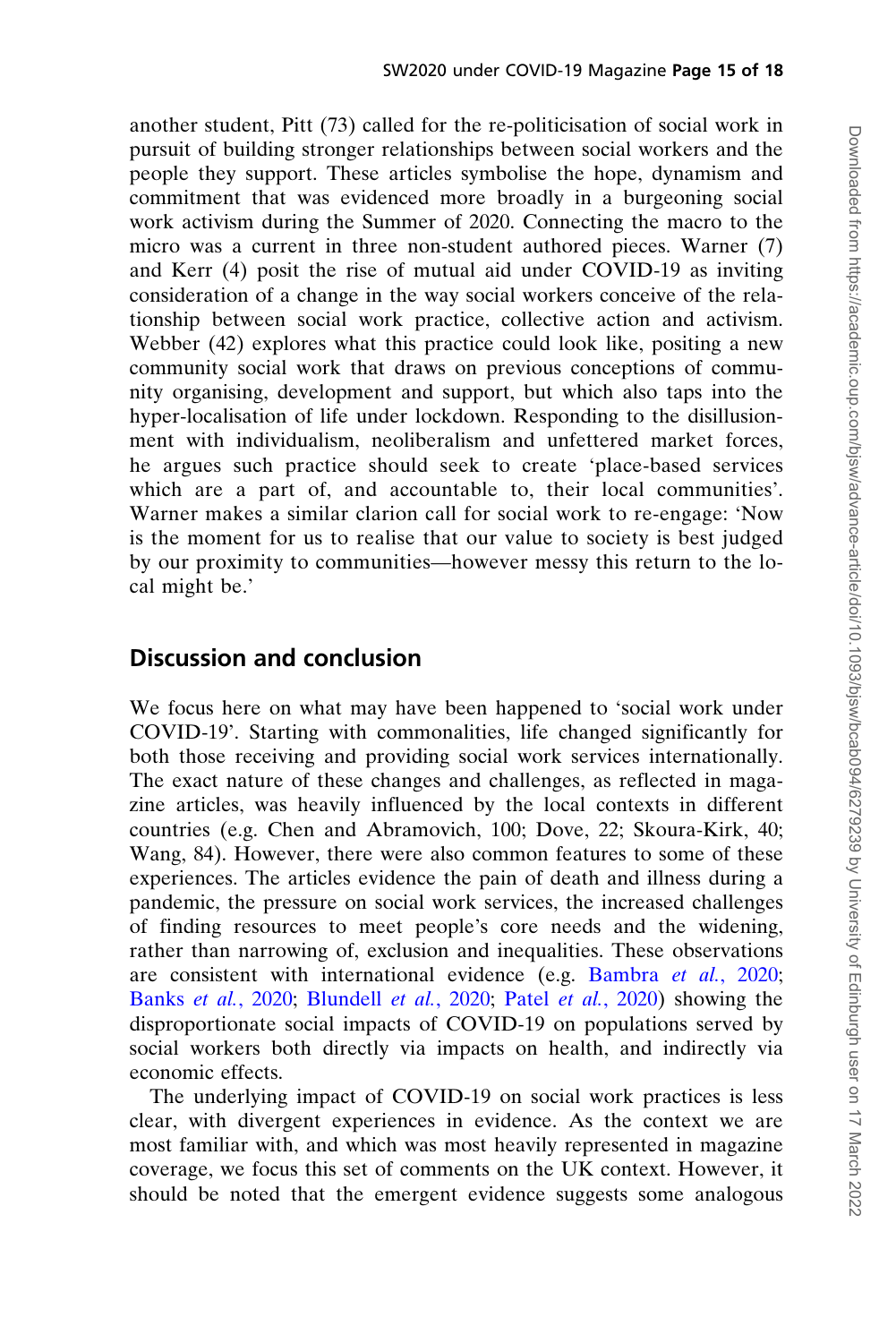tensions are to be found in social work practice internationally [\(Amadasun, 2020;](#page-17-0) [Banks et al., 2020\)](#page-17-0). One set of magazine articles suggested practitioners, carers and family members had found pandemic social work practice to have evident advantages for engagement. Another set illustrated how the digital divide could impact poorer families, careleavers and other marginalised groups. There were also more specific concerns about the robustness of virtual social work assessments. These divergences resonate with the emergent UK literature around virtual pandemic social work practice. One the one hand, the possibilities of relational engagement and the enactment of digital intimacies, which may not have been feasible offline, are illustrated by two early studies [\(Cook](#page-18-0) [and Zschomler, 2020](#page-18-0); Pink et al.[, 2020\)](#page-18-0). On the other, there is evidence that parents had markedly different experiences of virtual practice, finding it disempowering and exclusionary [\(Baginsky](#page-17-0) et al., 2020). Some commentators even raise the concern that more surveillant, punitive and investigatory social work practices towards families may have developed during the pandemic [\(Dillon](#page-18-0) *et al.*, 2021; McKendrick and Finch, 21).

An underlying question is whether some families may have fared better with lower levels of direct social work contact under lockdown. Evidence of an increase in domestic violence during lockdown, as well as concerns about missed harm to children as referrals to children's services reduced (Bhopal et al., 2021; [Mahase 2020](#page-18-0)), may strongly suggest otherwise. However, it should be acknowledged that there was also some indication that children and young people's stress levels decreased in England as the lockdown progressed ([Children's Commissioner,](#page-17-0) [2020](#page-17-0)), and there is some anecdotal evidence that particular groups of children with enhanced needs, may have been happier and more relaxed under lockdown (e.g. Rutter, 88). We caution that further exploration of these issues is needed before conclusions are drawn about the wider implications for service reconfiguration or delivery. It is also important to recognise that it may be impossible to ever clearly determine empirically whether children and families were better, or worse, off during the pandemic 'due to' decreased levels of social work involvement, given changes to other social and situational pressures which may have been influential in this period—for example, those relating to school, peer groups and local communities.

There is evidence of a renewed activism, solidarity and communitarianism related to how people are thinking about social work in light of COVID-19. New practices emphasising flexibility, creativity and a focus on forging alliances between practitioners, individuals, families and communities are a cause for optimism. Families, activists, social workers and other concerned citizens have also illustrated the possibilities of resisting some of the more concerning organisational and government practices and policies that have emerged under COVID-19. The emergent 'everyday activism' of which we speak here had a strong online presence and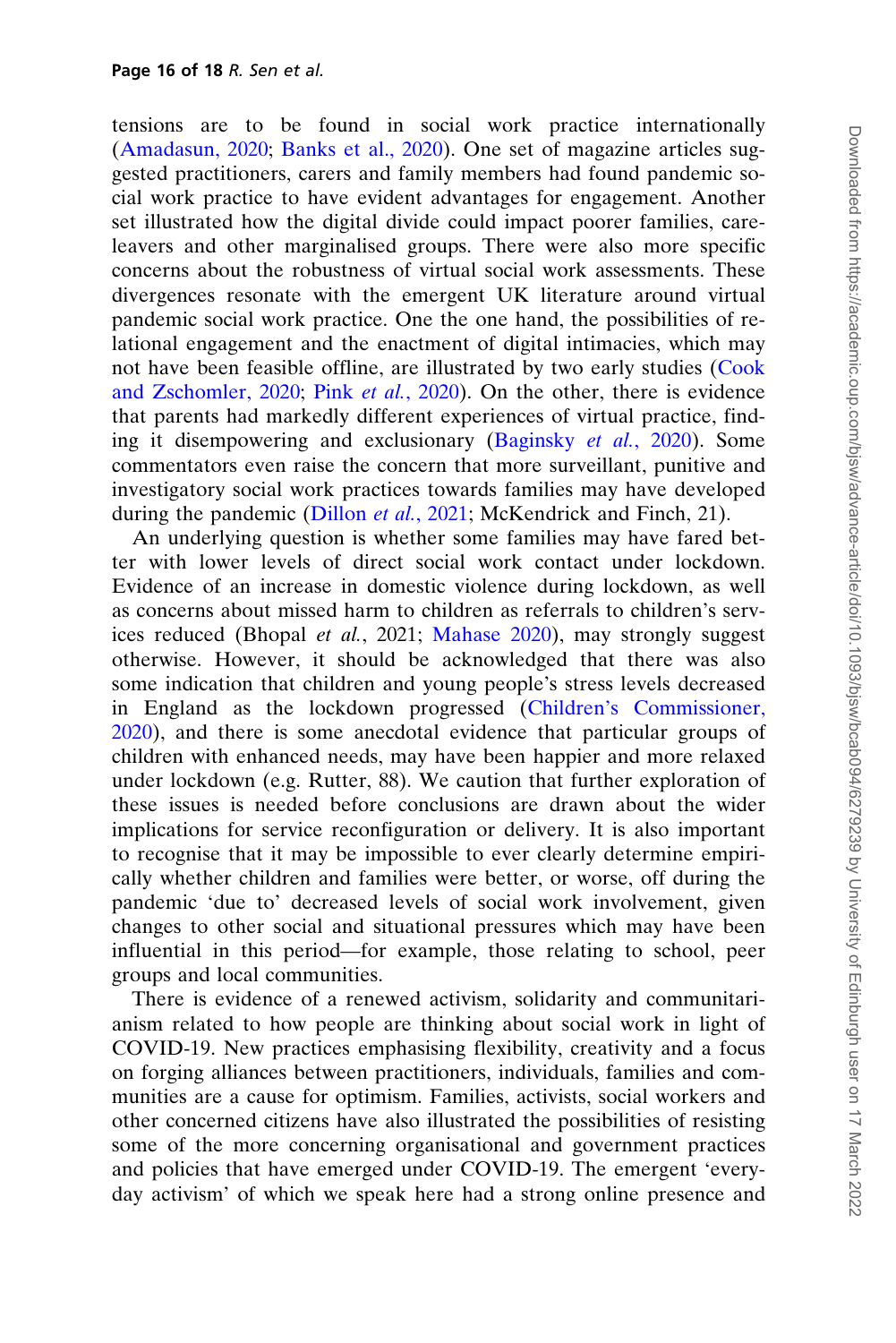<span id="page-17-0"></span>SW2020 can be seen as an example of it. This activism sought, and sometimes succeeded, in effecting wider change within social work practices and policies (Sen *et al.*[, 2020\)](#page-18-0). Does such activism herald the reemergence of a radical and critically engaged social work in the period ahead? This remains to be seen as the political, economic and systemic contexts enveloping social work post-pandemic start to emerge. Perhaps, for now, it is enough that they provide a basis for hope as we enter that period.

## Supplementary material

[Supplementary material](https://academic.oup.com/bjsw/article-lookup/doi/10.1093/bjsw/bcab094#supplementary-data) is available at British Journal of Social Work Journal online.

## Acknowledgements

This article is dedicated, with respect, to the memory of one of the contributors to SW2020, Yusuf McCormack, 1963–2021, who recently passed away after contracting COVID-19. He told, and taught us, to 'be the difference'.

# References

- Amadasun, S. (2020) 'COVID-19 pandemic in Africa: What lessons for social work education and practice?', International Social Work, 63(6), pp. 753–56.
- Baginsky, M., Eyre, J. and Roe, A. (2020) Child Protection Conference Practice during COVID-19. Reflections and Experiences (Rapid Consultation September–October 2020), Executive Summary, London, Nuffield Family Justice Observatory.
- Bambra, C., Riordan, R., Ford, J. and Matthews, F. (2020) 'The COVID-19 pandemic and health inequalities', Journal of Epidemiology and Community Health, 74(11), pp. 964–68.
- Banks, S., Cai, T., de Jonge, E., Shears, J., Shum, M., Sobočan, A. M., Strom, K., Truell, R., Úriz, M. J. and Weinberg, M. (2020) 'Practising ethically during COVID-19: Social work challenges and responses', International Social Work, 63(5), pp. 569–83.
- Blundell, R., Costa Dias, M., Joyce, R. and Xu, X. (2020) 'COVID-19 and inequalities', Fiscal Studies, 41(2), pp. 291–319.
- Bhopal, S., Buckland, A., McCrone, R., Villis, A. I. and Owens, S. (2021) 'Who has been missed? Dramatic decrease in numbers of children seen for child protection assessments during the pandemic', Archives of Disease in Childhood, 106(2), p. e6.
- Chatterjee, S. S., Malathesh Barikar, C. and Mukherjee, A. (2020) 'Impact of COVID-19 pandemic on pre-existing mental health problems', Asian Journal of Psychiatry, 51, 102071.
- Children's Commissioner (2020) Stress among Children in England during the Coronavirus Lockdown, London, Children's Commissioner for England. Available